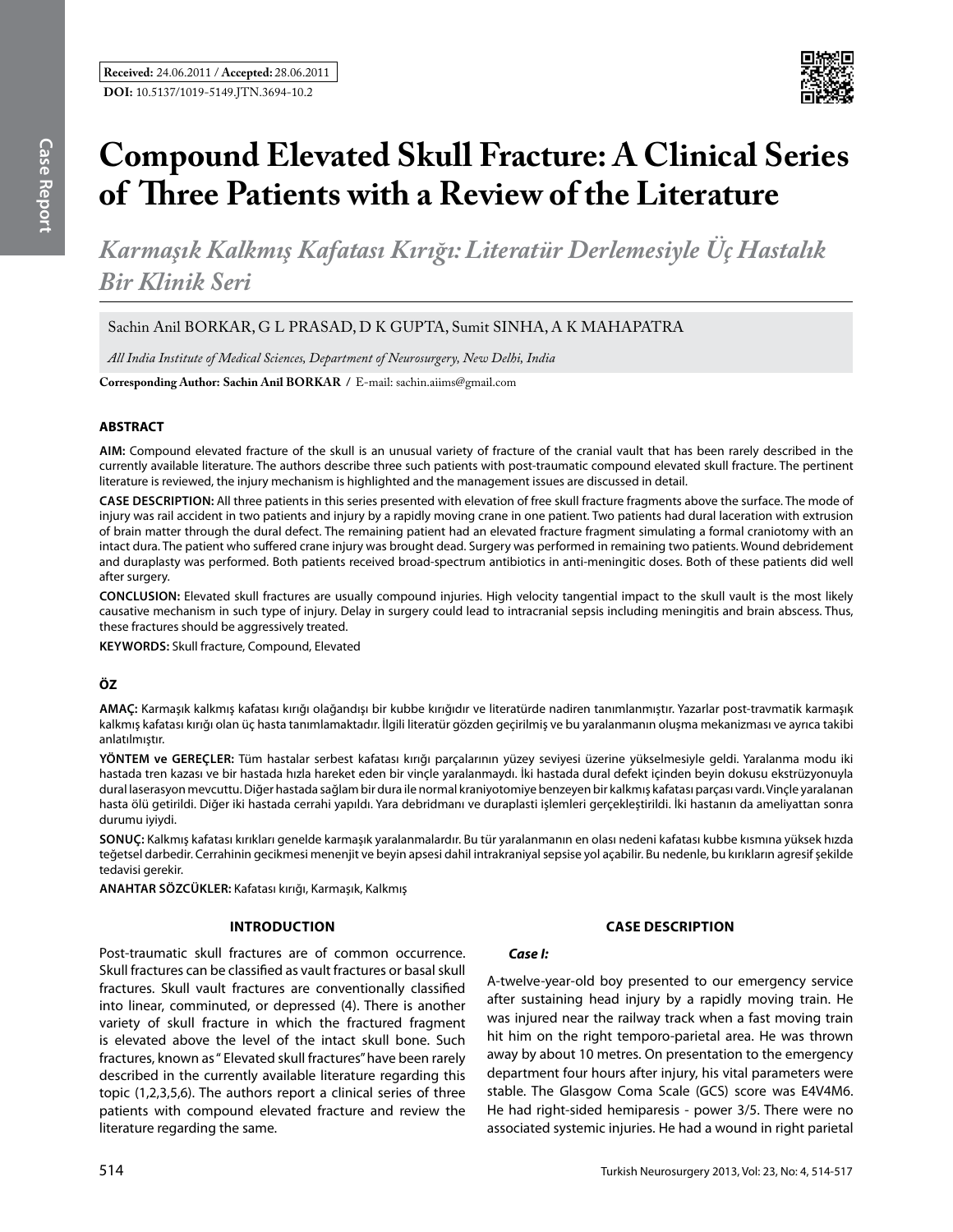region where there was no bone and the contused brain was herniating out through the scalp and dural defect (Figure 1A). Urgent non-contrast computerized tomography (NCCT) head revealed an elevated skull fracture of right parietal bone with underlying brain laceration with herniation of brain tissue to the exterior via the dural defect (Figure 1b). He was immediately taken to operating room where thorough wound debridement and contusectomy was done. Dural repair was performed using a pericranial graft (Figure 1c). The scalp defect was closed by local advancement technique. The patient was prescribed intravenous broad-spectrum antibiotics along with cerebral decongestants and anti-seizure medications. He was discharged on seventh post-operative day in E4V5M6 status with residual right hemiparesis. On last follow-up visit, he was doing well.

#### *Case II:*

A 20-year-old man was brought to our emergency unit with alleged history of railway accident four hours prior. He was unconscious. Eyewitnesses revealed that he was travelling in an overcrowded suburban local train and part of his body was outside the moving train. He sustained injury when his head struck against the electric pole installed by the side of railway track.

At presentation, he was hemodynamically stable with normal pulse and BP. There were no associated injuries. His postresuscitation Glasgow Coma Scale (GCS) score was E1VetM2. Pupils were bilateral normal size sluggishly reacting to light.

Local examination revealed that there was traumatic avulsion of calvarium along with the scalp flap in the left frontoparietal region. The underlying dura was intact and the bone flap was so avulsed that it was simulating a formal frontoparietal craniotomy (Figure 2A). Non-contrast computerized tomography (NCCT) of the head with a bone window confirmed these findings. In addition, there was underlying left frontal contusion and traumatic subarachnoid haemorrhage (SAH ) (Figure 2b, c). Debridement of the wound was done in emergency. The bone flap, in view of gross contamination, was removed and stored in bone bank. Dura was found to be intact and hence not opened.

The patient was prescibed antibiotics per departmental antimeningitic protocol, along with mannitol and phenytoin. The patient was tracheostomized and was gradually weaned off from the ventilator and decannulated. He improved to E2V1M5 status, was discharged and is now on regular followup.

## *Case III:*

A 35-year-old-male patient was brought by police to emergency department with history of having sustained trauma by a crane. The eyewitness to the accident recalled that the victim was driving a motorcycle when a crane involved in a bridge work suddenly came down over his head hitting his skull from superolateral direction. On examination, patient was E1V1M1 with absent brainstem reflexes and no cardiac activity. He had compound elevated fracture of left frontoparietal region with dural breach exposing the brain to the exterior (Figure 3). As the patient was dead, CT head was not performed and the relatives were informed.

# **Discussion**

Post–traumatic skull fractures are usually depressed fractures. This is because the mechanical force in calvarial fracture is mostly directed inwards, which drives the fragment intracranially, resulting in a depressed fracture. However, in some cases, a tangential force applied to the calvarium elevates the fracture fragment by a lateral pull of the object or rotation of the head resulting in elevated skull fracture (2). This may be the most likely injury mechanism in our cases. Sometimes, an elevated skull fracture may simulate a formal



**Figure 1:** Clinical photograph **(a)** of the patient showing herniation of contused cerebral tissue through a left parietal compound elevated fracture. NCCT head showing similar findings **(B)**. Intra-operative photograph of the patient **(C)** showing repair of the dural defect with pericranial graft.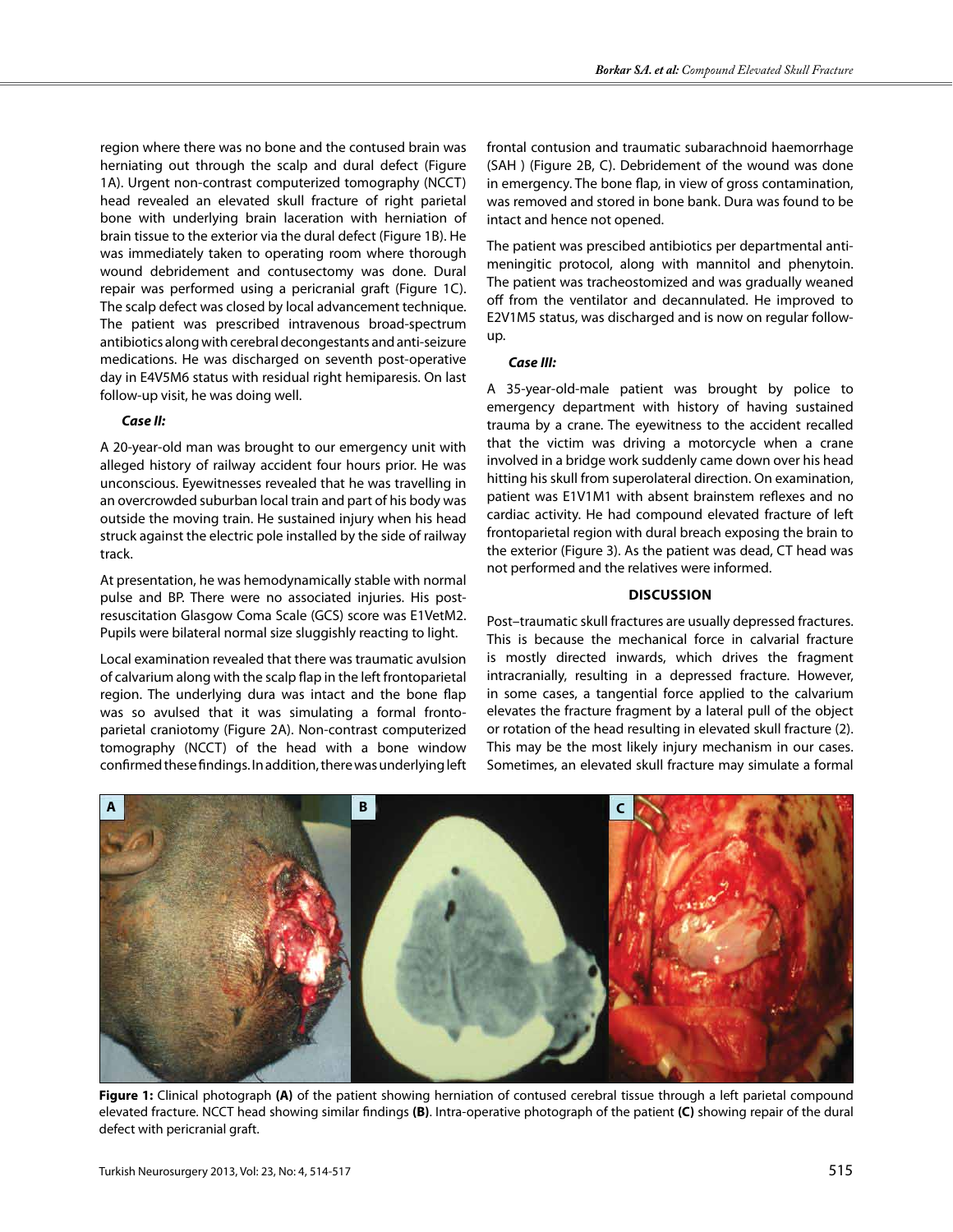

Figure 2: A) Clinical photograph of the patient showing avulsion of calvarial bone flap simulating left frontoparietal craniotomy. Note the dura is intact. Non-contrast Computerized Tomography (NCCT) head **(B)** and bone window **(C)** showing elevated fracture left frontoparietal bone with underlying left frontal haemorrhagic contusion and traumatic subarachnoid haemorrhage (SAH).



**Figure 3:** Clinical photograph of the patient showing compound elevated fracture of left frontoparietal region with dural breach exposing the brain to the exterior.

craniotomy as reported in some of the cases (2, 3). Elevated fractures are always compound as earlier reported (3,5,6). Dural breach is mostly present. However, in one of our cases (case II), the dura was intact which is quite unusual considering the high velocity of impact. The severity of injury and the resultant neurological manifestations can vary, as exemplified in our cases. One of our patients was neurologically preserved (case I), whereas the other patient probably died on the spot or during transport to the hospital (case III). Non-contrast CT head is the preferred investigation as it clearly shows the bony details. It also detects associated intracranial haematoma, contusions or subarachnoid haemorrhage; all of which are associated with a worse prognosis (3). The ultimate prognosis, however, depends upon underlying brain injury and prompt and aggressive surgery.

An elevated fracture of the skull should be managed on the lines of an open depressed skull fracture on an emergent basis because any delay may be complicated by meningitis and intracranial sepsis. Extensive wound debridement should be carried out with antiseptic solutions (3). Dural breach, if present, should be repaired primarily or by using a pericranial or temporalis fascia graft, as we have done in case I. The patient should be given broad-spectrum antibiotics in antimeningitic doses to prevent meningitis. It is prudent not to replace the bone flap at the time of primary surgery min view of potential contamination. Delayed cranioplasty is ideal once the patient recovers, either with autologous bone graft or synthetic cranioplasty material (3).

#### **Conclusion**

An elevated skull fracture is an uncommon injury caused by a high-velocity tangential force applied to the vault of the skull. It is frequently compound and should be managed aggressively as that of an open depressed skull fracture with thorough wound debridement, dural repair with broadspectrum antibiotics. With aggressive treatment, a good result is possible in spite of the nature and extent of injury.